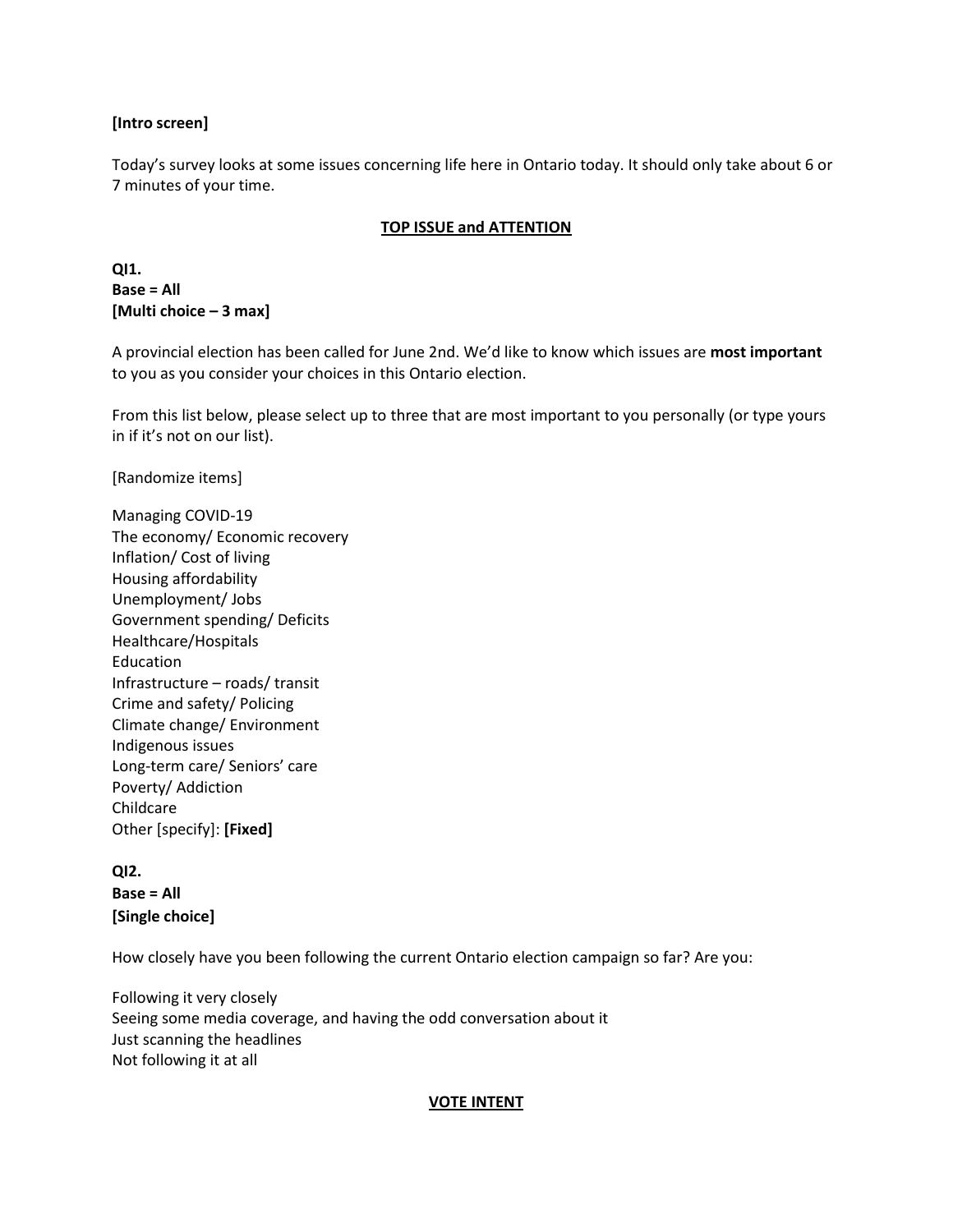Even if you're not following the election that closely, we'd still like to get your point of view on some of the issues in this election.

**QV1. Base = All [Single choice grid]**

How appealing do you find:

### **[Rotate first three– keep that order for rest of survey]**

Progressive Conservative Party of Ontario leader Doug Ford Ontario Liberal party leader Steven Del Duca Ontario New Democratic Party/NDP leader Andrea Horwath Green Party of Ontario leader Mike Schreiner

[Responses] Very appealing – really big fan Quite appealing Not very appealing Not at all appealing – totally turns me off Don't know enough to say

**QV2. Base = All [Single choice]**

Based on how you feel right now, which party's candidate in your own constituency will you be most likely to support in this upcoming Ontario election?

[First 3 in same order as QV1, the rest are fixed]

Progressive Conservative Liberal New Democratic Party/NDP Green Party [Fixed] Another party [Fixed] Undecided/Not sure [Fixed] Rather not say [Fixed]

## **QV3. Base = Undecided/Not sure at QV2 [Single choice]**

A lot of people haven't made up their minds yet. Is there any party you are *leaning* towards?

[Same order as above] Progressive Conservative Liberal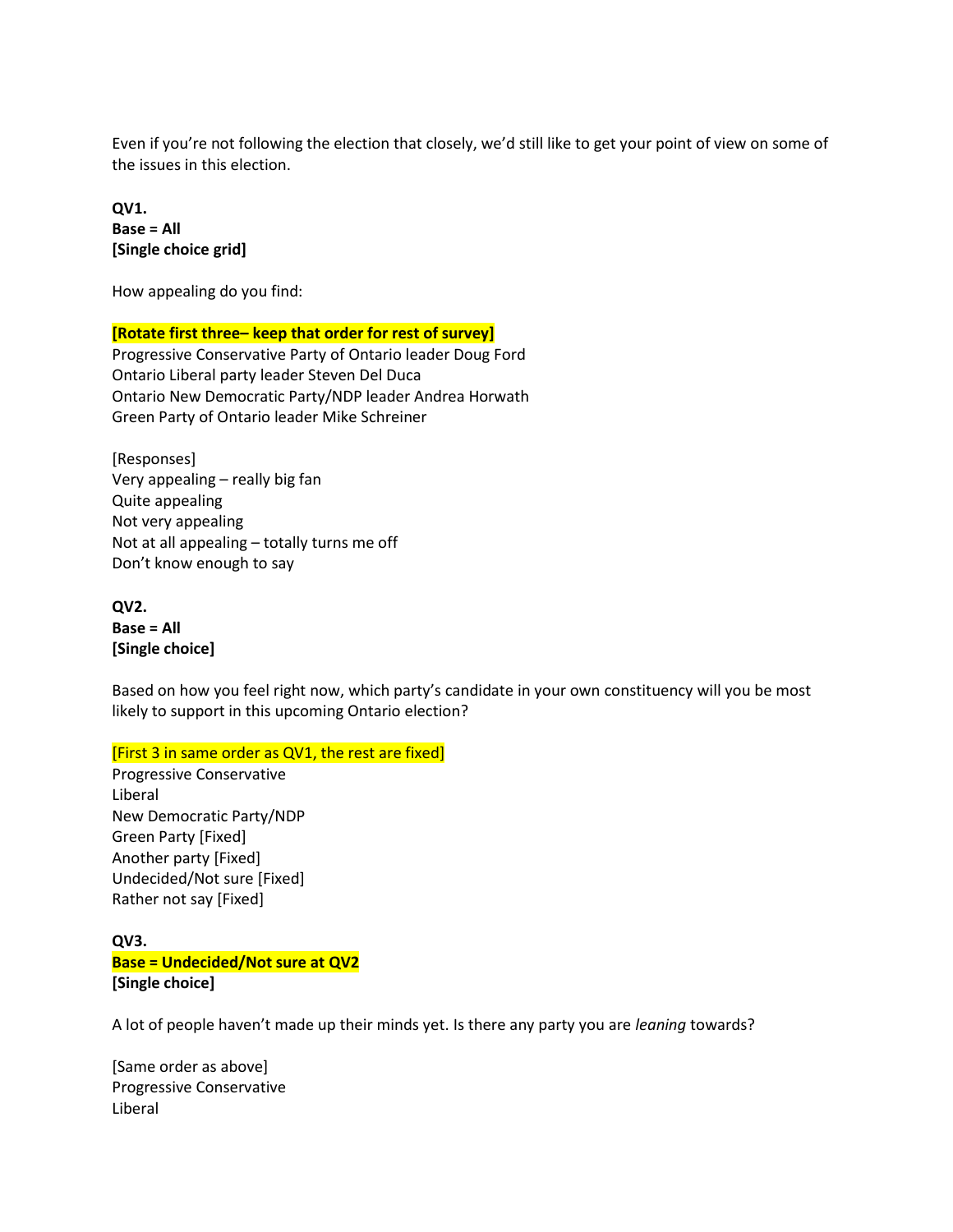New Democratic Party/NDP Green Party [Fixed] Another party [Fixed] Undecided/Not sure [Fixed] Rather not say [Fixed]

**QV4.**

**Base = "Another party" named at QV2 or QV3 [Single choice]**

You've selected "another party" as your choice. Which party is that?

Ontario Party New Blue Libertarian Independent **Other** Don't know/Not sure

**QV5. Base = Those naming any party at QV2 or QV3 [Single choice]**

How certain are you about which party you will support in this election? Would you say you are…

Absolutely certain of who you will support – no way you will change your mind Fairly certain – You feel like you've made up your mind Less certain – You could change your mind Not certain at all – You really haven't made up your mind

## **QV6. Base = PC/NDP/Lib/Green/Another in QV2 or QV3 SINGLE CHOICE**

If you had to choose, which party would be your *second* choice?

[Same order as previous -- Do not show first choice party from QV2/QV3]

Progressive Conservative Liberal New Democratic Party/NDP Green Party [Fixed] Another party [Fixed] No second choice/Can't say [Anchor]

**QV7. Base = All [Single choice]**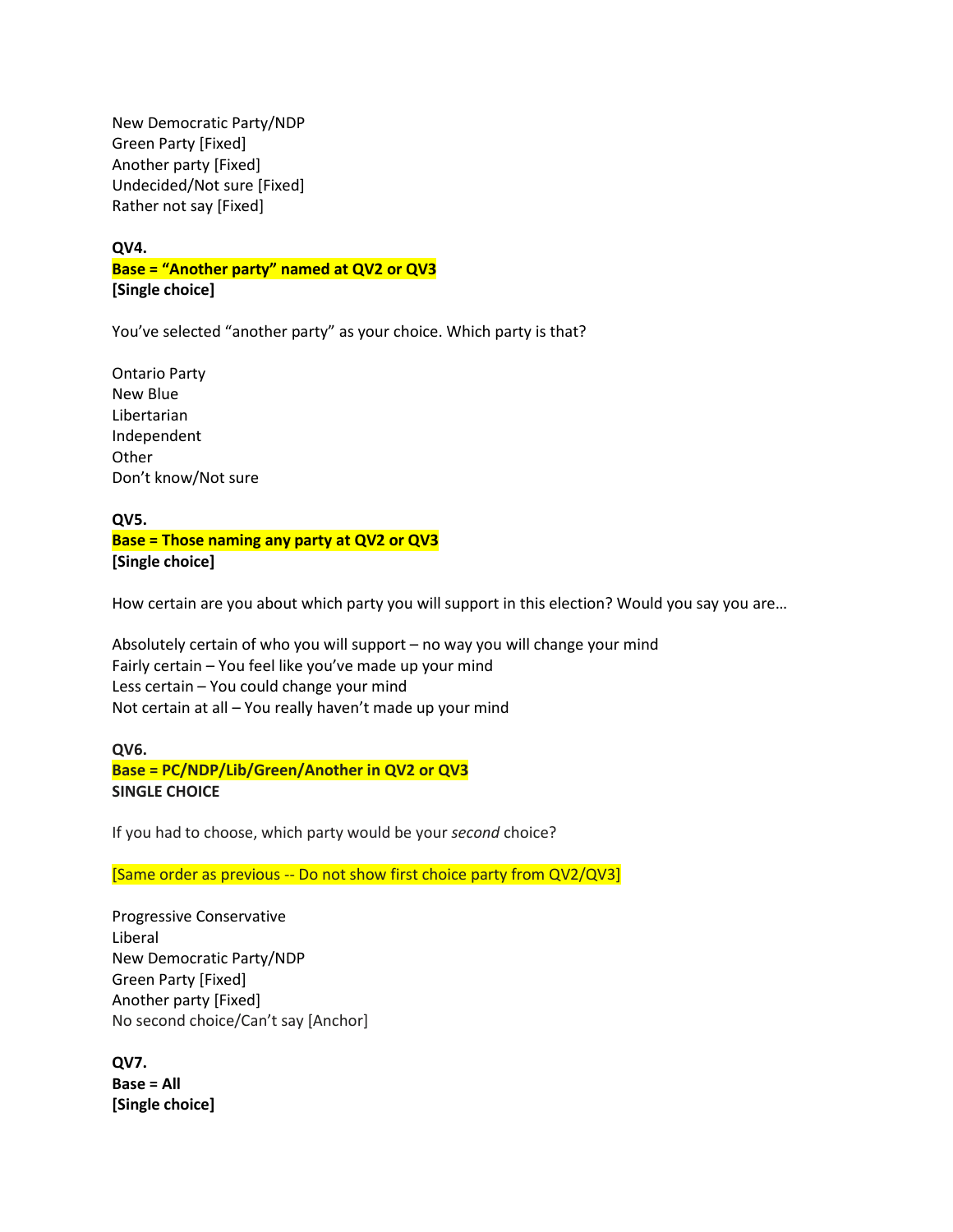Based on how you feel right now, how likely is it that you will actually vote in this upcoming Ontario election? Are you:

Absolutely certain you will vote Quite sure you will vote Will vote if you remember Will probably not end up voting Definitely won't be voting

# **QV8. Base = Those naming any party at QV2 or QV3 [Single choice]**

And thinking of the party you are currently supporting, would you say you:

Really like that party and what it stands for Dislike the other options more

**QV9. Base= NDP/Green only [Single choice]**

Suppose it starts to really look like the Progressive Conservative Party of Ontario and their leader Doug Ford could win a majority in this provincial election. If that happened, how likely is it that you would change your mind and decide to support the Liberal party and leader Steven Del Duca?

Not at all likely – no way you'd support the Liberals Unlikely A possibility Likely you'd switch – anything to keep the Progressive Conservatives from winning a majority

# **LEADERS – PERSONALITY, APPEAL, ISSUES**

## **QL1. Base = All [Single choice grid]**

Since the election was officially called early this month, would you say your opinion of each of the following has improved, stayed the same, or worsened?

# [Rows. Same order]

Progressive Conservative Party of Ontario leader Doug Ford Ontario Liberal Party leader Steven Del Duca Ontario New Democratic Party/NDP leader Andrea Horwath Green Party of Ontario leader Mike Schreiner [Fixed]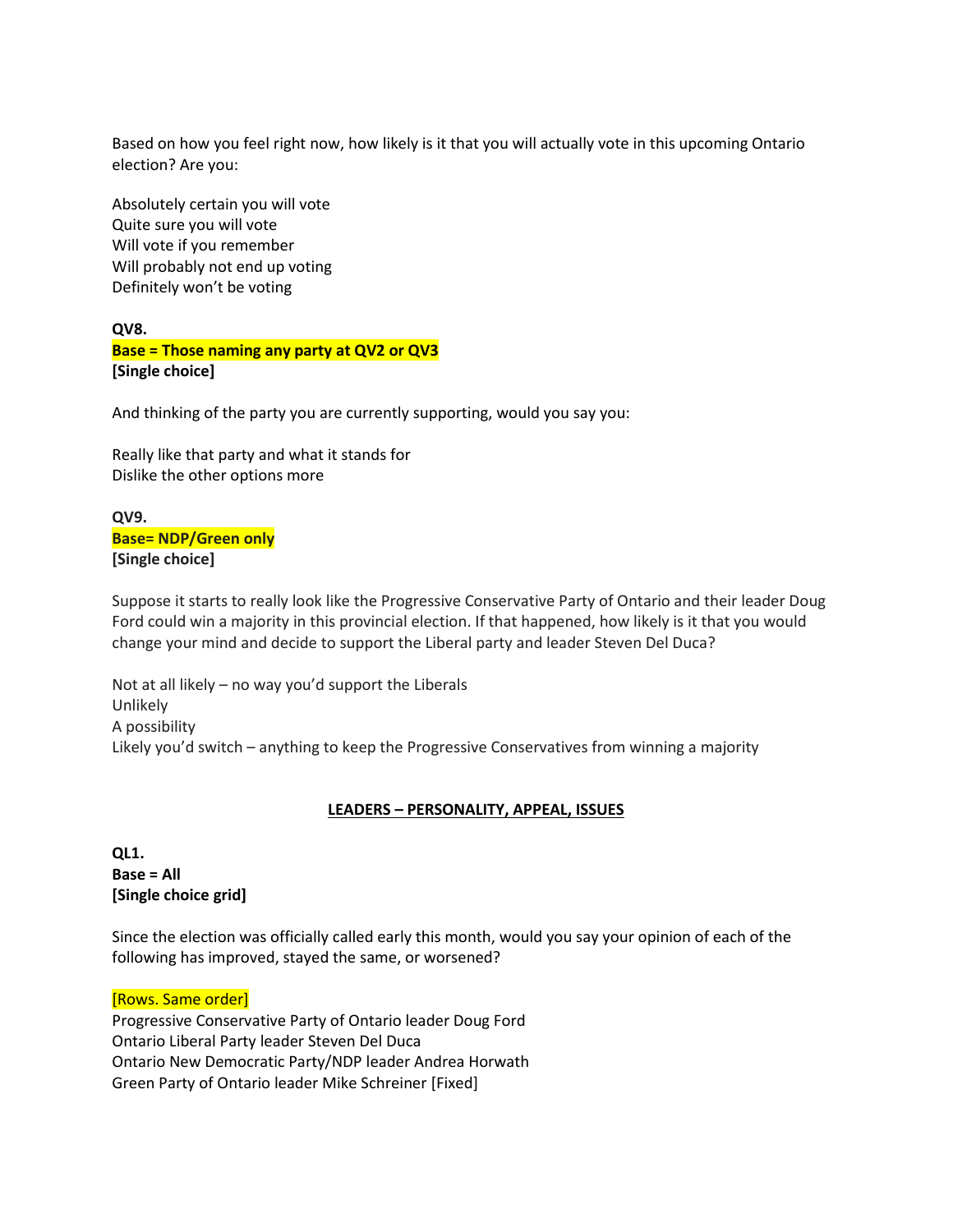[Responses] Improved Stayed the Same Worsened

**QL2. Base = All [Single choice]**

And setting aside your party preference for a moment, which of the main political party leaders do you think would be the best Premier of Ontario?

### [Same order]

Doug Ford Steven Del Duca Andrea Horwath Mike Schreiner [Fixed] Not sure [Fixed]

### **QL4. Base=All Single choice**

Thinking specifically about **creating new jobs for Ontarians**, which of the following leaders do you think is best suited to handle this?

# [Same order]

Progressive Conservative Party of Ontario leader Doug Ford Ontario Liberal party leader Steven Del Duca Ontario New Democratic Party/NDP leader Andrea Horwath Green Party of Ontario leader Mike Schreiner [Fixed] Not sure/Can't say/Another party/None [Fixed]

**QL5. Base=All Single choice**

And what about **making your life more affordable**, which of the following leaders do you think is best suited to handle this?

# [Same order]

Progressive Conservative Party of Ontario leader Doug Ford Ontario Liberal party leader Steven Del Duca Ontario New Democratic Party/NDP leader Andrea Horwath Green Party of Ontario leader Mike Schreiner [Fixed] Not sure/Can't say/Another party /None [Fixed]

**QL6.**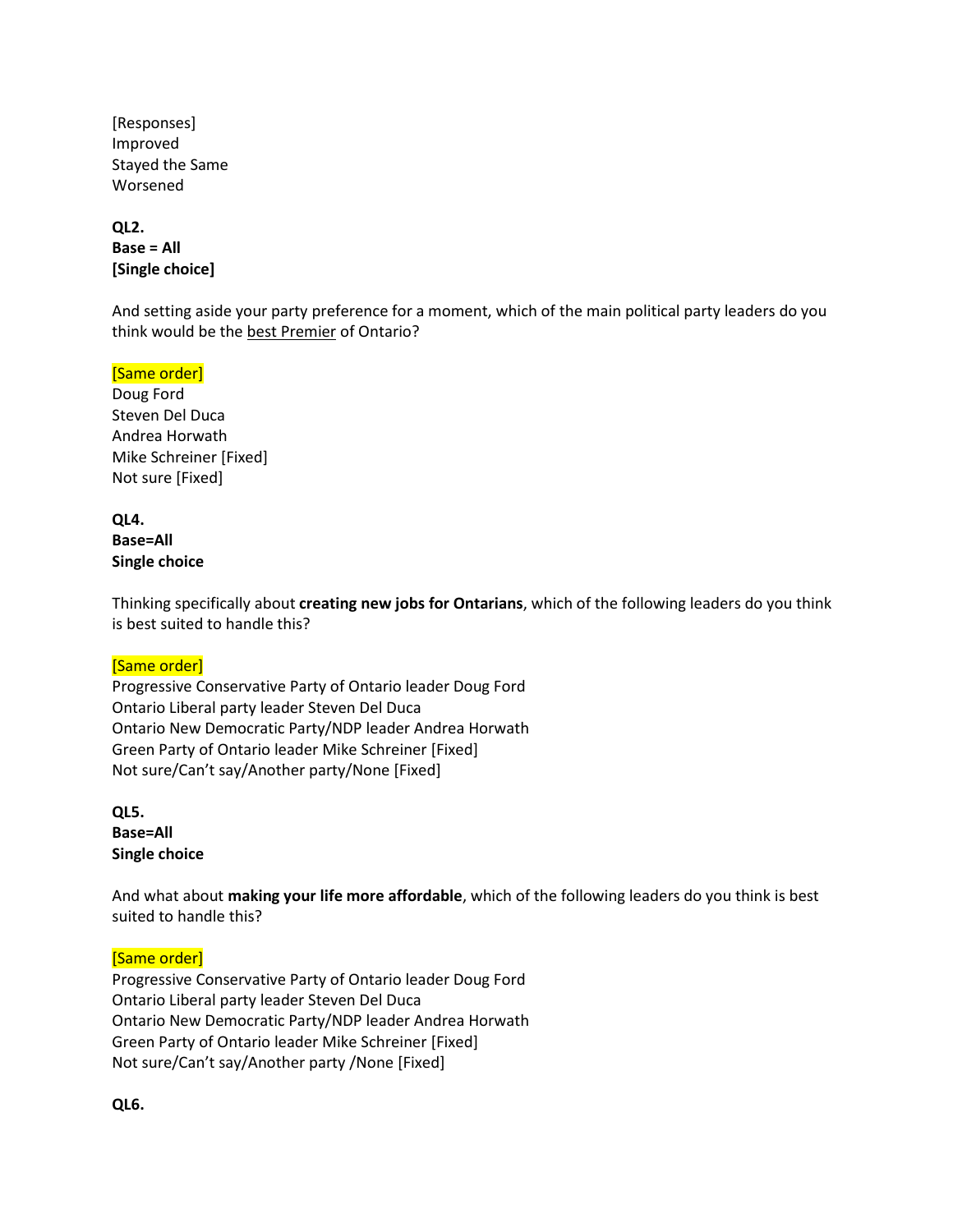## **Base=All Single choice**

Finally, what about for **improving Ontario's healthcare system**, which of the following leaders do you think is best suited to handle this?

### [Same order]

Progressive Conservative Party of Ontario leader Doug Ford Ontario Liberal party leader Steven Del Duca Ontario New Democratic Party/NDP leader Andrea Horwath Green Party of Ontario leader Mike Schreiner [Fixed] Not sure/Can't say/Another party /None [Fixed]

**QL7. Base=All Multi choice**

And would you be proud to say each of the following were premier if their party were to win the election? (Select all that apply)

### [Same order]

Progressive Conservative Party of Ontario leader Doug Ford Ontario Liberal party leader Steven Del Duca Ontario New Democratic Party/NDP leader Andrea Horwath Green Party of Ontario leader Mike Schreiner [Fixed] None of them [Exclusive]

**QO3. Base=All Single choice**

How important would you say is this forthcoming election for Ontario?

Incredibly important Important Not that important Not important at all Not sure/Can't say

### **ECONOMIC PERSPECTIVES**

**QM1. Base=All [Single choice]**

All things considered, do you think you are financially better off or worse off than you were a year ago?

Better now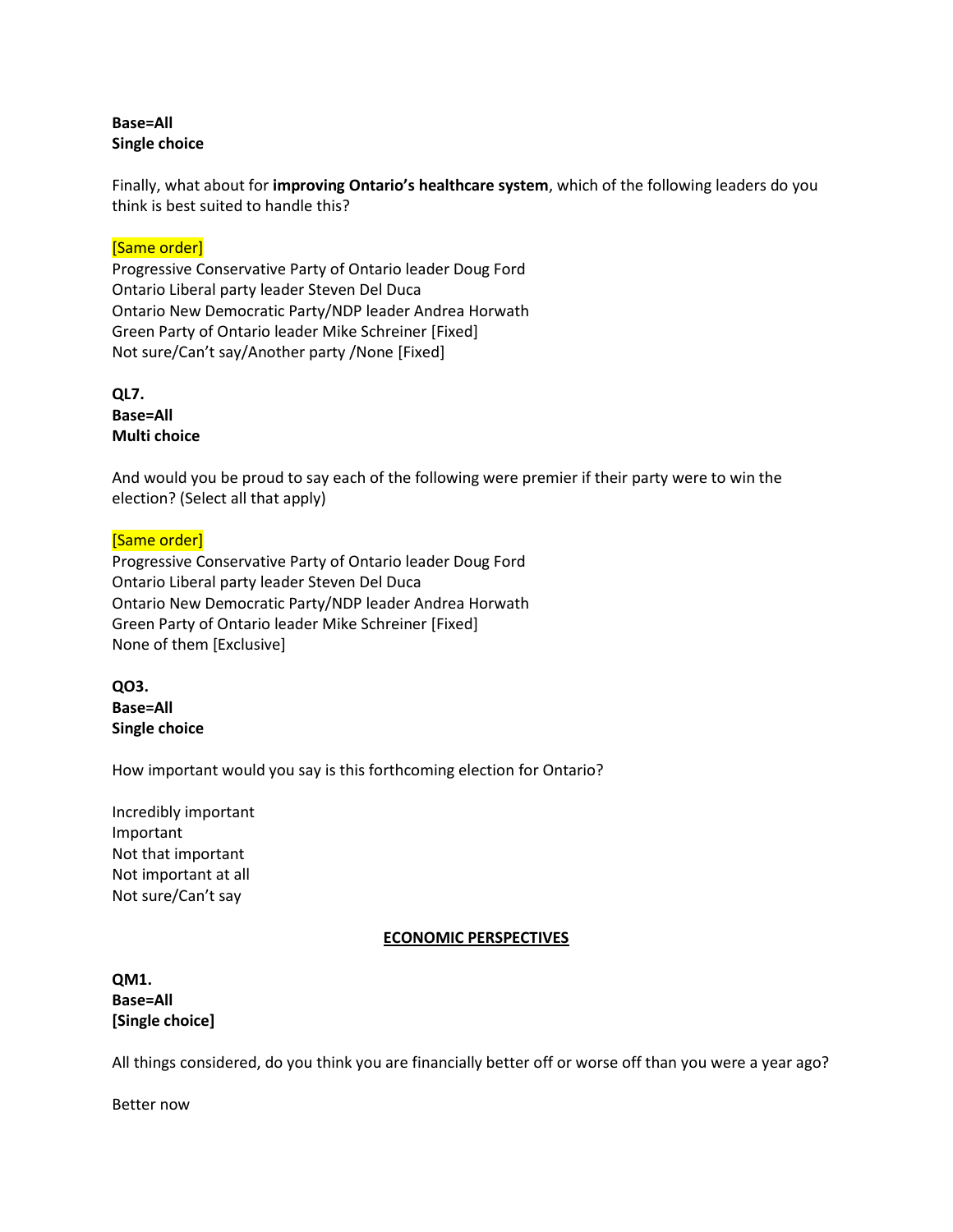The same as a year ago Worse now Not sure

**QM2. Base=All [Single choice]**

And a year from now, do you think you will be financially better off or worse off than you are today?

Better a year from now The same as now Worse a year from now Not sure

**QM3. Base=All [Single choice]**

Thinking about the next 12 months, do you expect the economy of Ontario to improve, remain the same, or worsen?

Significantly improve Moderately improve Remain the same Moderately worsen Significantly worsen

**QF1. Base=All [Single choice]**

Just wrapping up…

Which of the following two statements best reflects how you feel today when it comes to the provincial political picture?

It's time for a change, another party would run the province better It's not time for a change, Doug Ford and the Progressive Conservative Party of Ontario deserve to be reelected Not sure/ Can't say

**QF2. Base = All [Single choice]**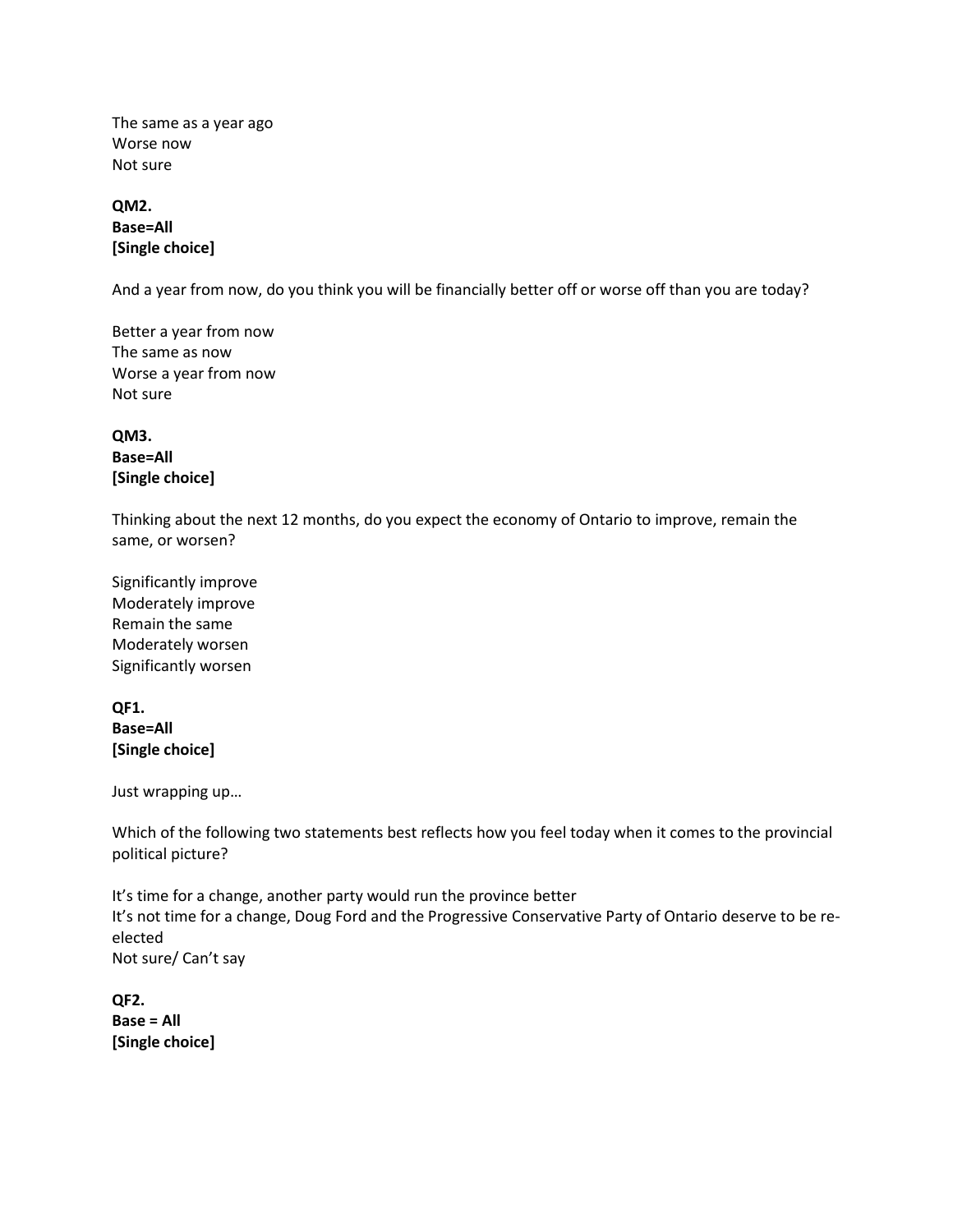Finally, did you vote in the last Ontario election held in June of 2018? (when Doug Ford and the PCs were elected to replace Kathleen Wynne's Liberals and Andrea Horwath and the NDP became official opposition).

Yes, I definitely voted Quite sure I voted Not sure if I did or not No, did not vote in that election

**QF3. Base = Everyone but No, did not vote in QF2 [Single choice]**

And which party's candidate did you vote for in that last Ontario election held in June of 2018?

Ontario Progressive Conservative party led by Doug Ford Ontario Liberal Party led by Kathleen Wynne Ontario New Democratic Party/NDP led by Andrea Horwath Ontario Green Party led by Mike Schreiner Another party Not sure/Can't say

**QF4. BASE=ALL SINGLE CHOICE**

Thinking about past elections, which of the following best describes your own personal voting habits?

# [SINGLE RESPONSE] [THIS ORDER]

I vote in every election (federal, provincial, and municipal) I vote in most elections (three of the last four elections) I vote in some elections (two of the last four elections) I rarely vote (one of the last four elections) I never vote

**QF5. BASE=ALL SINGLE CHOICE**

How about in the last Canadian federal election which was held back in September 2021 – that's when Justin Trudeau's Liberals narrowly defeated Erin O'Toole's Conservatives to form a minority government.

To the best of your recollection, did you actually go out and vote in that 2021 federal election?

Yes, definitely voted Probably voted Maybe not/Can't recall